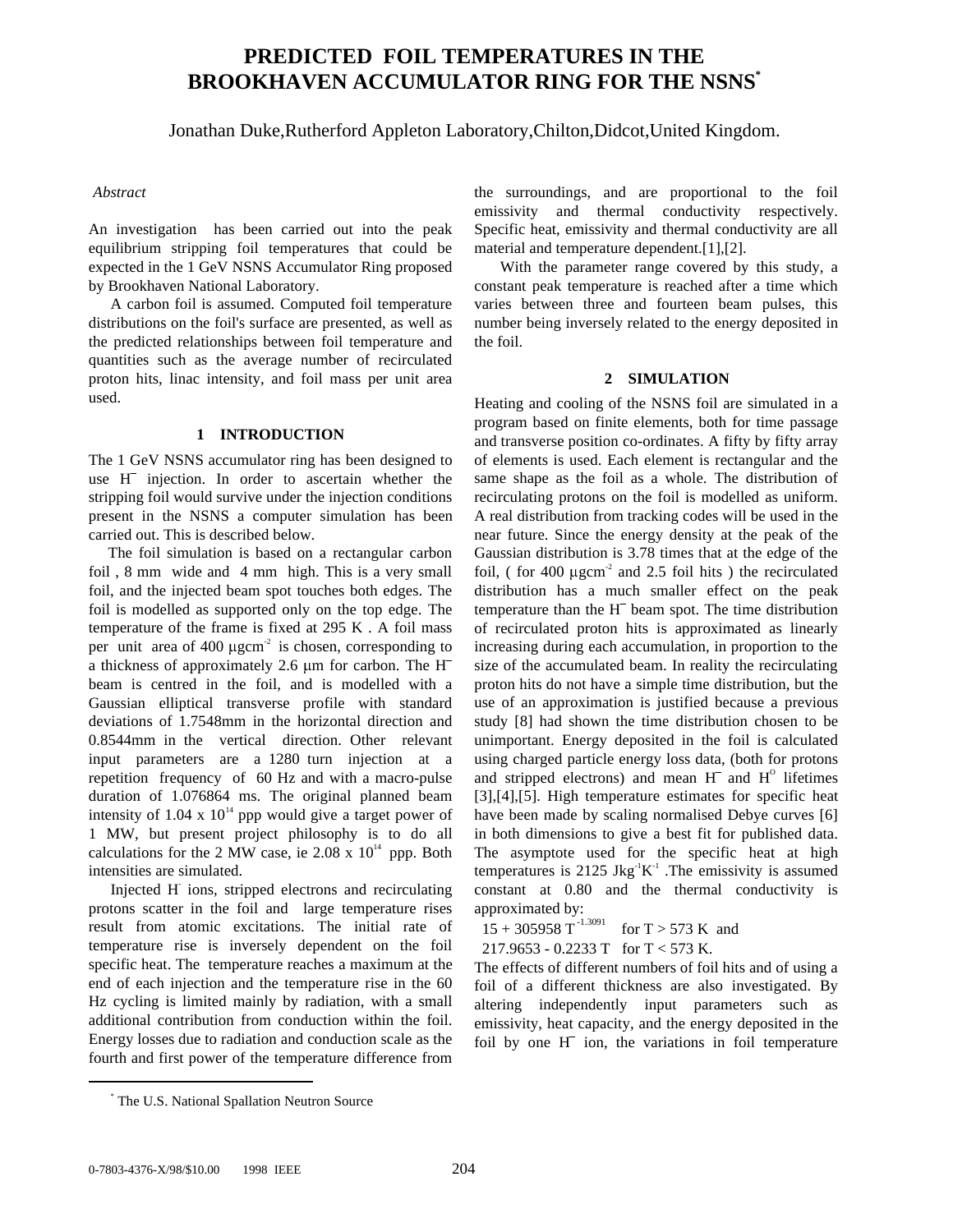

.

Figure 1. A plot of 400  $\mu$ gcm<sup>-2</sup> stripping foil temperatures versus recirculated proton hits.<br>KEY: Series 1 = Melting point of Carbon Series  $1 =$  Melting point of Carbon Series  $2 =$  Peak equilibrium temperatures at 2 MW Series  $3 =$  Peak equilibrium temperatures at 1 MW Series  $4 =$  Minimum equilibrium temperatures at  $2$  MW

Series  $5 =$  Minimum equilibrium temperatures at 1 MW



 Figure 2. A plot of Carbon stripping foil temperatures versus foil mass per unit area KEY: Series 1 = Peak equilibrium temperature with 2.5 foil hits per injected proton, at 2 MW Series  $2 =$  Minimum equilibrium temperature with 2.5 foil hits per injected proton, at 2 MW